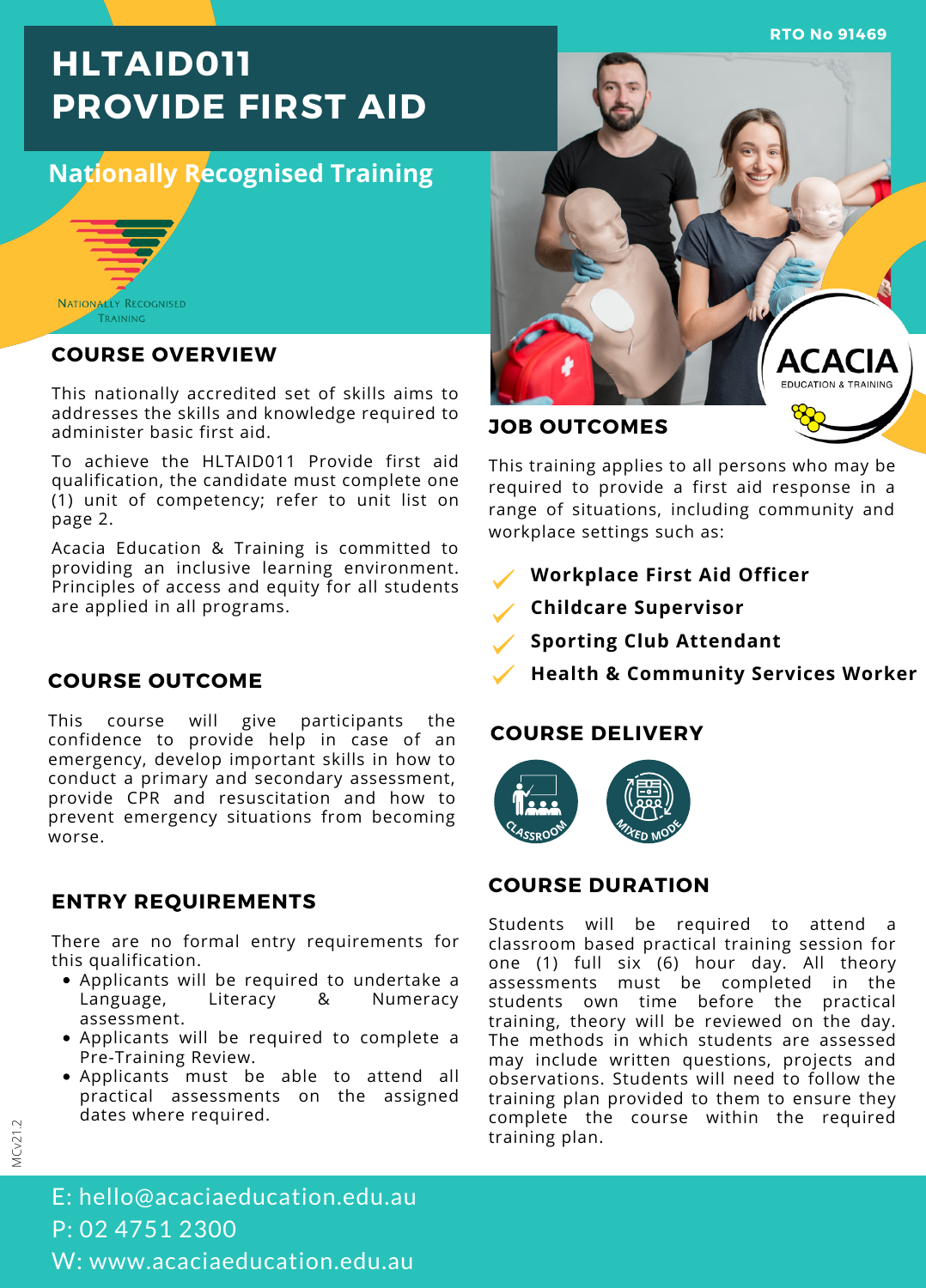# **ESSENTIAL SKILLS FOR THE WORKPLACE**



# **UNITS OF COMPETENCY**

Below are the units of competency required for this course.

#### **UNIT DESCRIPTION UNIT CODE**

Provide first aid HLTAID011

#### **UNIT OVERVIEW**

#### **HLTAID011 - Provide first aid**

This unit describes the skills and knowledge required to provide a first aid response to a casualty in line with first aid guidelines determined by the Australian Resuscitation Council (ARC) and other Australian national peak clinical bodies. The unit applies to all persons who may be required to provide a first aid response in a range of situations, including community and workplace settings.

This unit covers the following:

- First aid management
- Bleeding control
- Respiratory distress
- Basic wound care
- How to respond to emergencies
- Assist people suffering from shock

*Knowledge Evidence examples: Knowledge of state/territory regulations, first aid codes of practice and workplace procedures; considerations when providing first aid such as airway obstruction and CPR; principles and procedures for first aid management for a range of scenarios including abdominal injuries, allergic reaction, choking and basic wound care.*

*Performance Evidence examples: Students must perform at least 2 minutes of uninterrupted single rescuer cardiopulmonary resuscitation (CPR) (5 cycles of both compressions and ventilations) on an adult resuscitation manikin on the floor; perform at least 2 minutes of uninterrupted single rescuer CPR (5 cycles both compressions and ventilations) on an infant resuscitation manikin placed on a firm surface; applied first aid procedures for anaphylaxis, bleeding control, shock and respiratory distress.*

#### *IMPORTANT: In order to successfully complete the course, students must be able to meet the physical requirements of the practical assessments. See practical evidence examples above.*